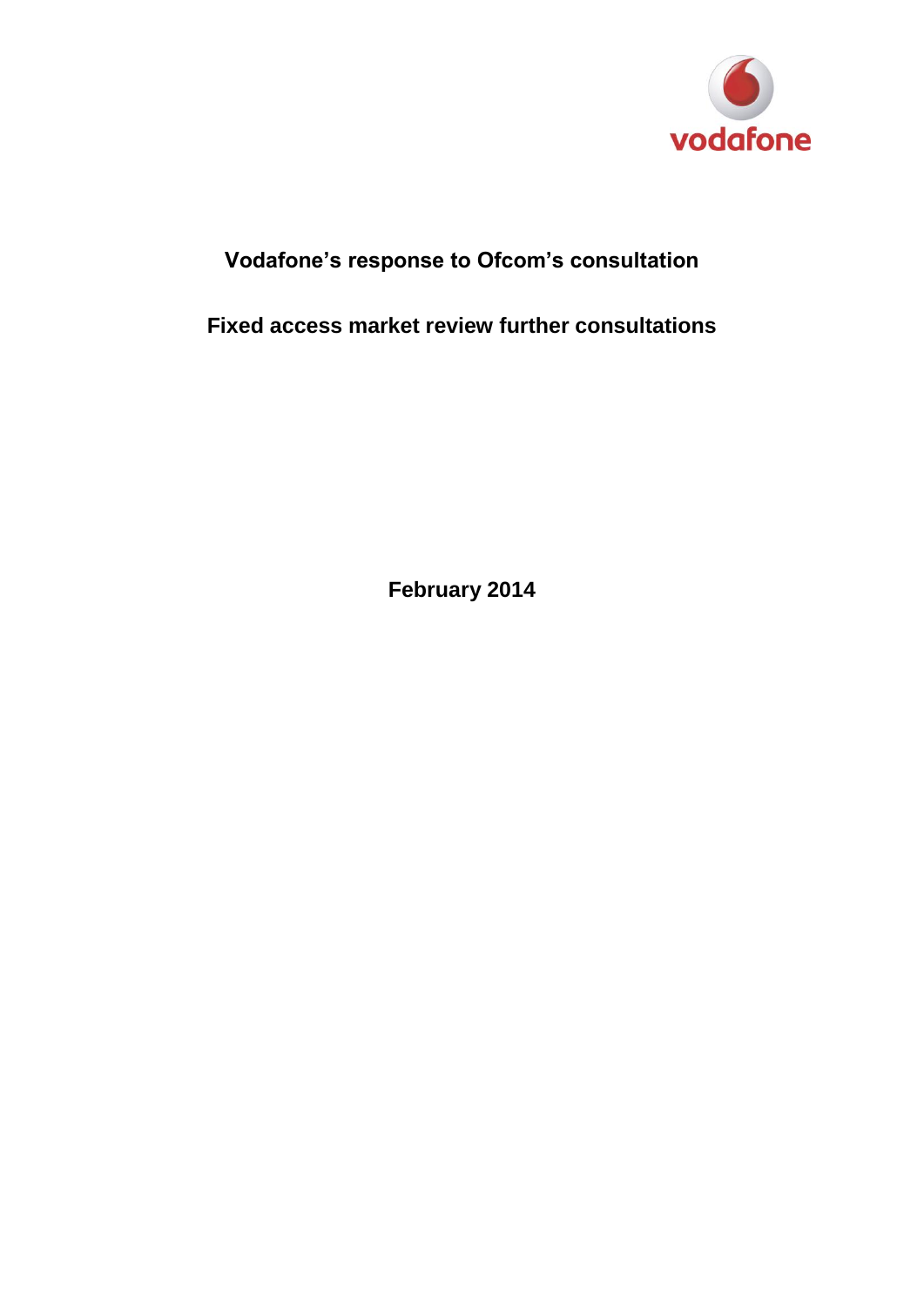

## **VODAFONE**

Headquartered in the UK, Vodafone is a global business investing and innovating in all the markets we serve to deliver for our customers. Our home market is no exception and Vodafone in the UK has now successfully integrated the former fixed line business of Cable & Wireless Worldwide resulting in the creation of a genuinely unique converged communications provider. With £2.5M being invested each day in our UK network, we remain committed to delivering the very best for our customers.

#### **SUMMARY**

The Fixed Access Market Review is the most significant market review in terms of monetary value (revenues generated) and the primary source of consumer access input services.

The services within this market continue to remain highly relevant for the review period and will continue on long into the future.

We welcome Ofcom's focus across all of the portfolio of services including the "smaller" line items such as TRCs and SFIs. Whilst in contrast to total WLR rental revenues these look like minor charges, for the individual users and the services they affect, these charges can add considerably and disproportionately to the annual cost of LLU and WLR services.

We continue to have serious concerns that focus is overly placed upon how these services are used for consumer markets and insufficient attention is given to the use of these inputs to serve businesses. It is essential that the differing requirements for business users are adequately addressed.

We have cause for concern that a lack of harmonised regulation across Openreach will result in further quality of service issues for less regulated services. In particular we consider that critical leased lines services remain at risk, with the potential for Openreach to divert resources away from business connectivity to LLU and WLR as the regulatory sanctions for failure in these markets will bite first. We do not consider it is a realistic proposition for Ofcom to wait until April 2016 to put in place backstop minimum services levels for BCMR services.

#### **INTRODUCTION**

This document is in response to both of Ofcom's further consultations concerning the Fixed Access Market Review. Our response made to the first consultation document continues to be fully relevant and should be considered in conjunction to these additional response points.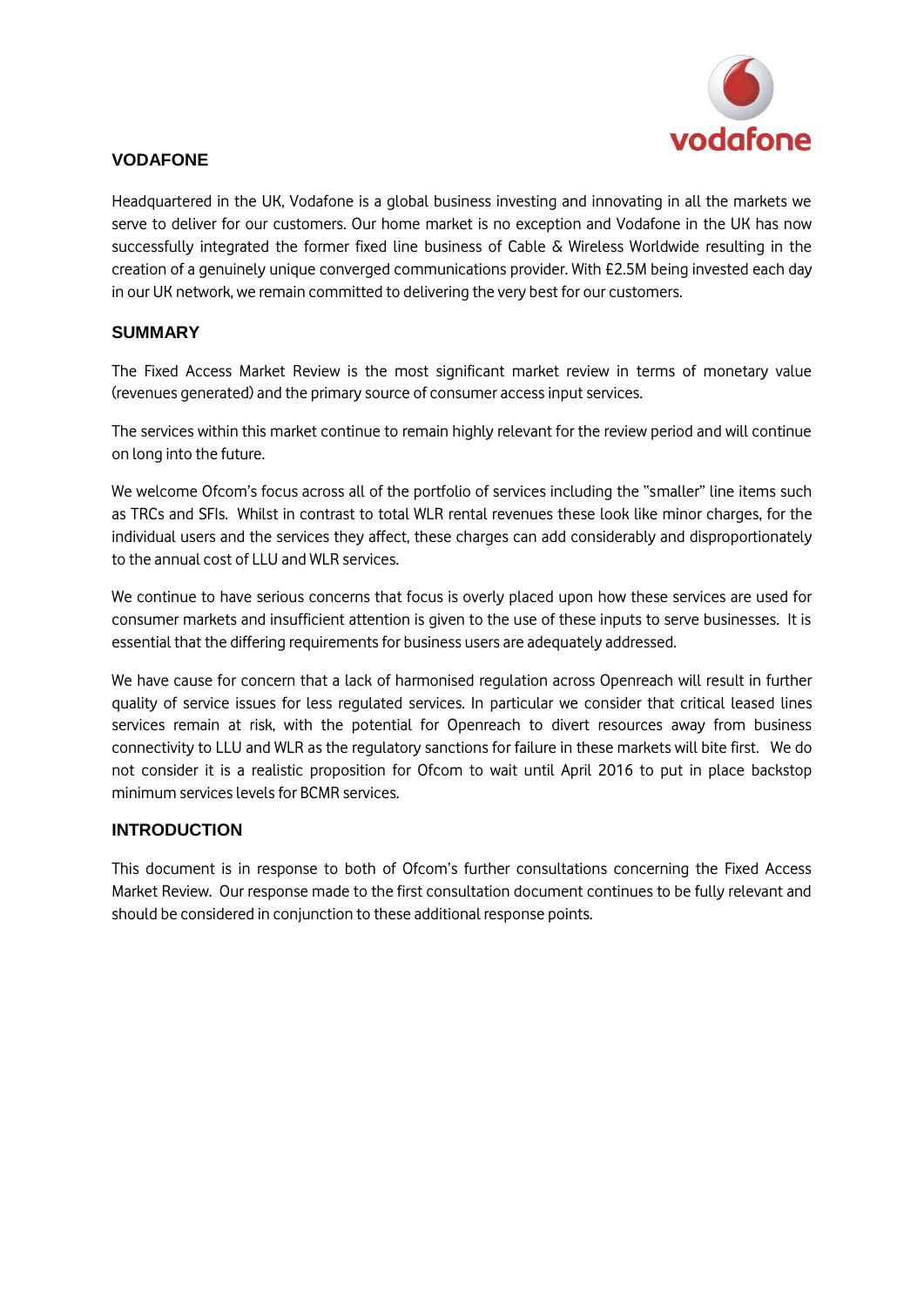

#### **QUALITY OF SERVICE**

We welcome Ofcom's proposals to introduce minimum standards in the fixed access market, this development is long overdue and is badly needed to counter Openreach's poor track record on service delivery. In this section we take each of Ofcom's specific questions in turn, highlighting where we feel Ofcom proposals could be enhanced. We have identified a number of key themes that need to be addressed before these proposals are finalised, including:

Special recognition is required to take account of the different needs of enterprise users of fixed access services and in particular their need for greater certainty for both planning and business continuity.

Business users purchase enhanced care levels to help them meet their business continuity needs, however the minimum standards regime will level all users to the same minimum standards. Thought must be given to ensuring that enhance care level customers are still afforded the priority status that they are paying for.

Ofcom must prevent a waterbed effect occurring that sees fixed access products QoS enhanced at the expense of BCMR products. Openreach must not be allowed to divert resources away from BCMR services for the period that BCMR services are left outside any minimum standards enforcement regime.

Ofcom must ensure that the introduction of minimum standards does not have a dumbing down effect on Openreach service delivery, with standards tracking at or just above the minimum level. Ofcom must make it absolutely clear to Openreach; that, these minimum standards are an ultimate backstop and not the threshold for delivery. If service delivery tends towards the minimum then action must be taken without delay to ensure that quality of service aspirations are raised within the Openreach business.

# **Q&A**

Question 3.1: Do you agree that it is appropriate to use the existing SLAs as the basic standard around which to set the new minimum standards? Please provide reasoning for your answer. If you do not agree, please also give your proposed alternative.

Although we view the existing SLAs as a very useful starting point, there are a significant number of gaps within the existing SLA structure that need to be addressed to limit any unintended consequences from these proposals. In particular, we are keen to build in safeguards that prevent the regime from being gamed with the result that particular customer segments or orders are disadvantaged. We therefore believe existing SLAs need to be enhanced and complemented with further safeguards to enable the regime to work without discriminating against particular types of customers or orders.

We would like to introduce a back stop safeguard that prevents orders which have not satisfied the initial provisioning or repair minimum standard from being disadvantaged yet further and being parked for prolonged periods while resources are diverted in order to fulfil newer orders/repair requests where there remains an opportunity to satisfy the request within the initial target period. A further absolute backstop remedy of 98% of provisioning or repair orders completed within 30 days would achieve this outcome and provide an end safeguard, providing BT with a clear incentive to fulfil already delayed orders before the absolute backstop deadline. We believe 30 days is the right period for such an absolute back stop, allowing sufficient time for the task to be completed without extending it to the point where the remedy would effectively be meaningless.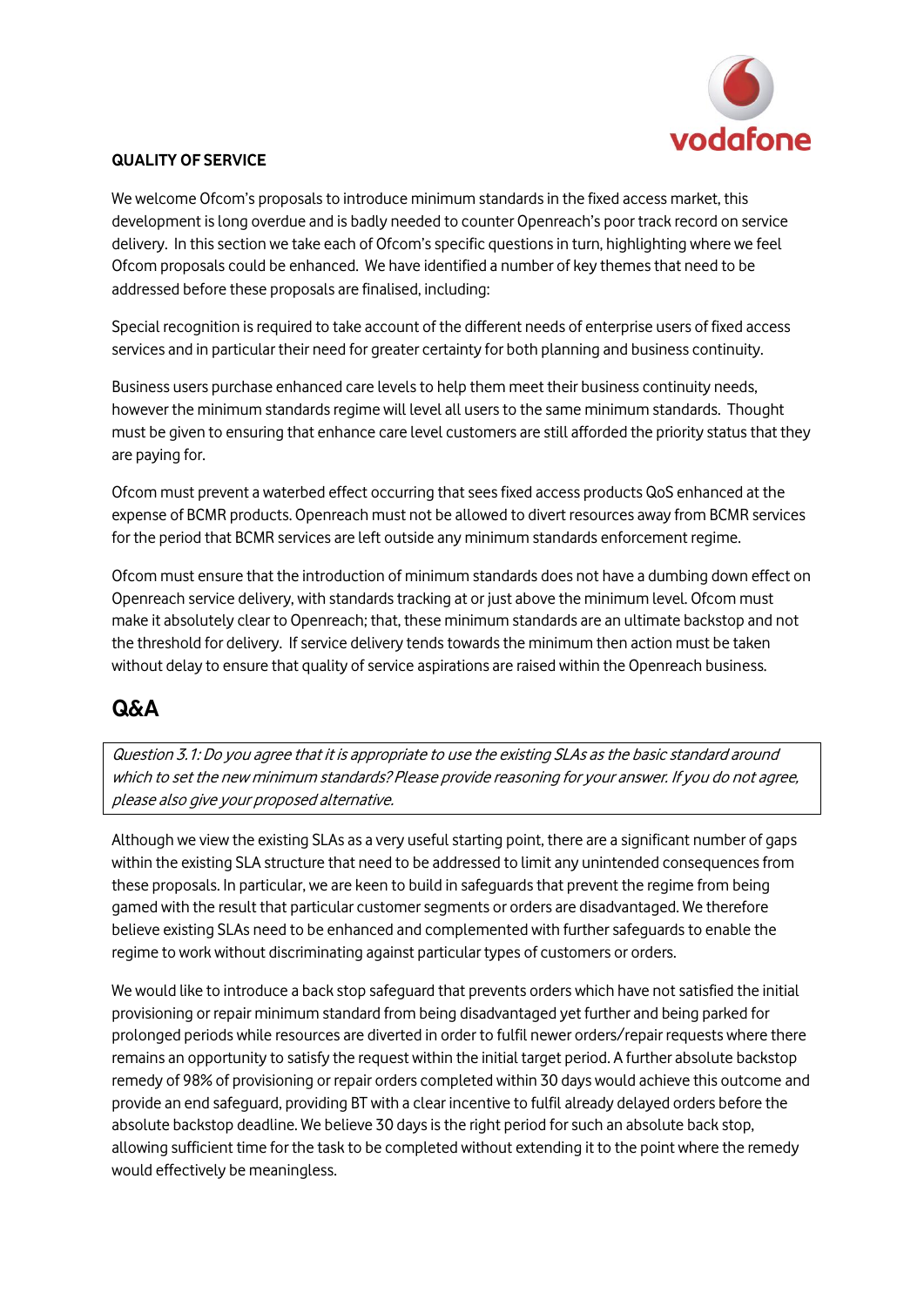

In conducting this market review we believe that it is important to draw out the clear differences the needs of residential users and business users. In a business environment far more importance is placed on the certainty of the order being fulfilled within the pre-agreed time window, rather than just the speed of delivery.

For example, we frequently manage complex connectivity programmes for enterprise customers that may involve securing connectivity to a large number of sites, such as, UK-wide branch networks or ATM networks. In order for each site to be connected, co-ordination is required between the end user (for site access), Openreach, our own engineering resource and in some instances external contractors. If Openreach fails to keep to the appointment or cancels at very short notice this has a knock on impact, not only on our internal resourcing, with wasted man-hours for the requesting CP and the end customer, but also for the entire programme, with missed visits having to be rescheduled. If this occurs on multiple occasions the entire programme can be placed in jeopardy, which has reputational implications for the CP owning the relationship with the customer, as well as a profound impact on the end customer's own business. To this end, enterprise customers would often be willing to trade the need for quick implementation of provide orders, for far greater certainty over the order being completed on the preagreed date.

In contrast, residential users who have less complex buying arrangements with far fewer logistical considerations often put speed of delivery at the top of their wish list for better customer service. We would therefore like to see the minimum standard modified to reflect the differing needs of business and residential users.

The minimum standards also have to be unambiguous, with recognition of a job being completed, only occurring if the service has been left in a working state. In situations where appointments have been resourced, but the service has not been delivered for one reason or another, then these should not count towards compliance totals. To include these instances would act as an incentive for 'presenteeism', where appointments are kept, but services are not delivered at first instance.

Question 3.2: Do you agree that it is appropriate to use General Manager areas rather than forecasting regions in the minimum standards and the KPIs? Please provide reasoning for your answer. If you do not agree, please also give your proposed alternative.

Our preference remains that SOM patches are used for this purpose as we believe this granularity will drive real improvements in service performance in particular geographies. BT currently uses these 73 areas to delineate where MBORC has been declared, with a number of areas coming up repeatedly in the list for MBORC declaration. These are the areas that would benefit most from targeted improvements in QoS performance.

For example, based on our analysis:

**.** 

- 12 of the 73 patches<sup>1</sup> in the UK have been in a state of MBORC for over 15% of the available days in the last 18 months;
- 12 of the 73 patches have had 4 or more separate MBORCs over the last 18 months;

 $<sup>1</sup>$  It's probably 13 but one of the patches (Wolverhampton) got rebadged as Birmingham & Black Country in</sup> late 2012.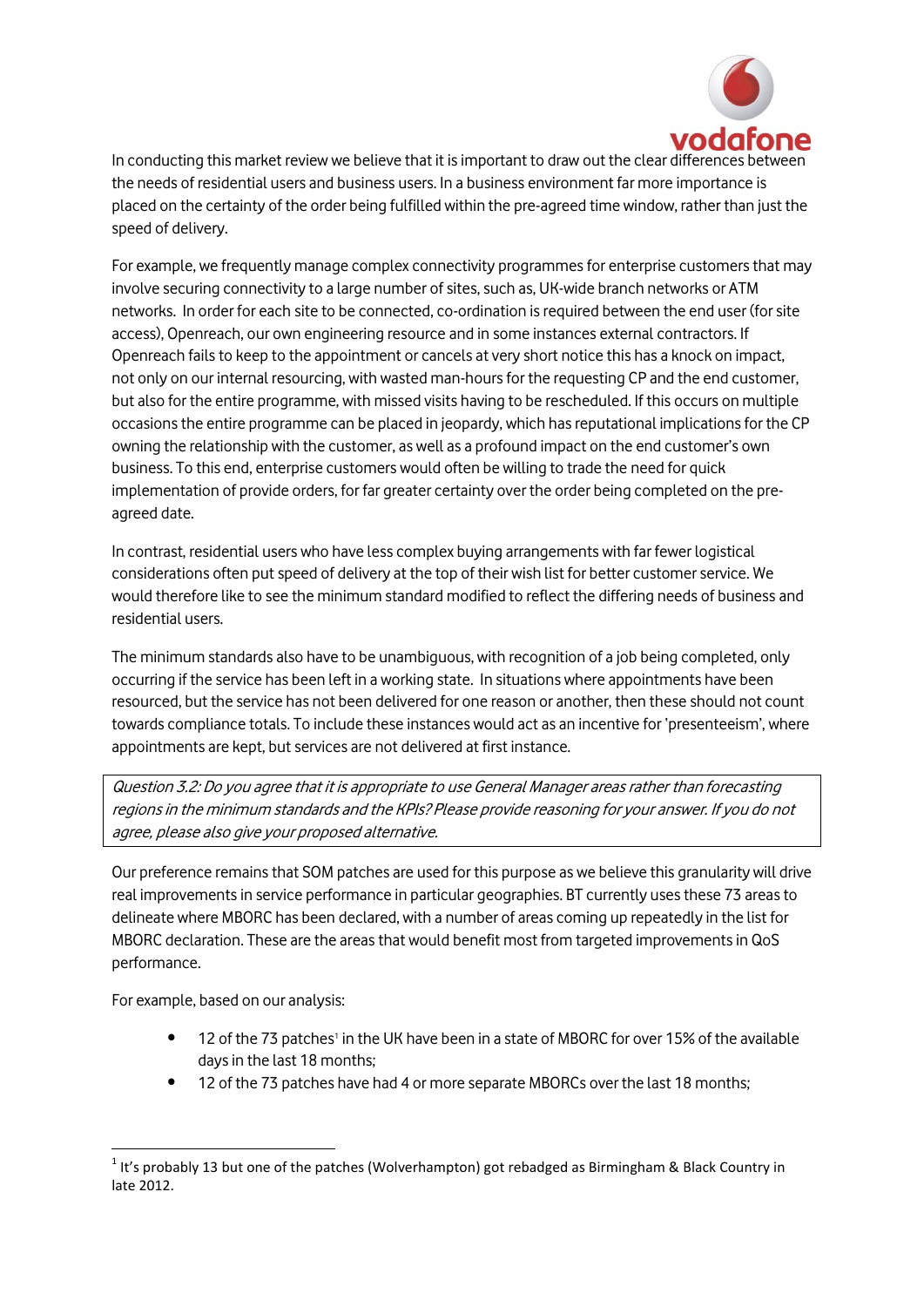

- 12 of the worst offenders, where MBORC is repeatedly declared, make up 30% of the UK's exchanges;
- Three of the regions in Scotland come up repeatedly, as does the North of England Durham and Northumberland;
- The south coast, the southwest and North Wales also feature highly on the list. For example, North East Scotland, a region comprising 3.7% of the UK's exchanges, the following MBORC pattern has been witnessed:
	- o MBORC declared 12th July 2012, lasts for 20 days.
	- o MBORC declared 28th August 2012, lasts for 40 days.
	- o MBORC declared 27th December 2012, lasts for 20 days.
	- o MBORC declared 25th July 2013, lasts for 26 days.
	- o MBORC declared 6th December 2013, lasts for 38 days.
- This means MBORC is being declared across a range of seasons, and we have no idea what remedial action is being contemplated by Openreach to break this appalling cycle of poor service. If a target remedy was focused at a patch level, it would have a significant beneficial impact on BT's QoS for customers in this area and as BT currently reports on these patches at an operational level, we do not believe this additional granularity would be at all onerous to implement.

Question 3.3: Do you agree that it is appropriate to apply the same minimum standards to all regions? Please provide reasoning for your answer. If you do not agree, please also give your proposed alternative.

We agree that a universal minimum standard is necessary. We cannot allow a situation where one part of the UK has to endure a poorer level of service than another. If such an arrangement were tolerated it would have wider economic consequences for the communities concerned and may lead to a flight of resources from the areas with lower minimum standards.

Question 3.4: We have set out the details of our analysis in Annex 5. In light of this analysis, do you agree that the 2011/12 resource deltas from the Resource Simulation Model provide a reasonable basis to assess the resource and associated cost increments associated with minimum standards? Please provide reasoning for your answer.

We are concerned that by focusing on recent year data where QoS performance has been extremely poor we are in effect hard wiring a background level of poor service into the new minimum standards regime. In doing so, we aren't being realistic enough over what is rightly expected by consumers and not setting ambitions higher will result in customer detriment. In a well-functioning market customers who are faced with poor levels of service vote with their feet, with competition occurring on price, quality and service features. In this situation where we have no alternative but to use Openreach infrastructure we should be careful to use figures that are more representative of a steady state, where Openreach was not enveloped in a service crisis asthe realist marker of what is achieved without the incentive impact of minimum standards and make a deduction from that level on what a backstop safeguard should be.

Question 3.6: Do you agree that the existing MBORC statistics form a reasonable basis for inclusion in the minimum standards? Please provide reasoning for your answer. If you do not agree, please also give your proposed alternative.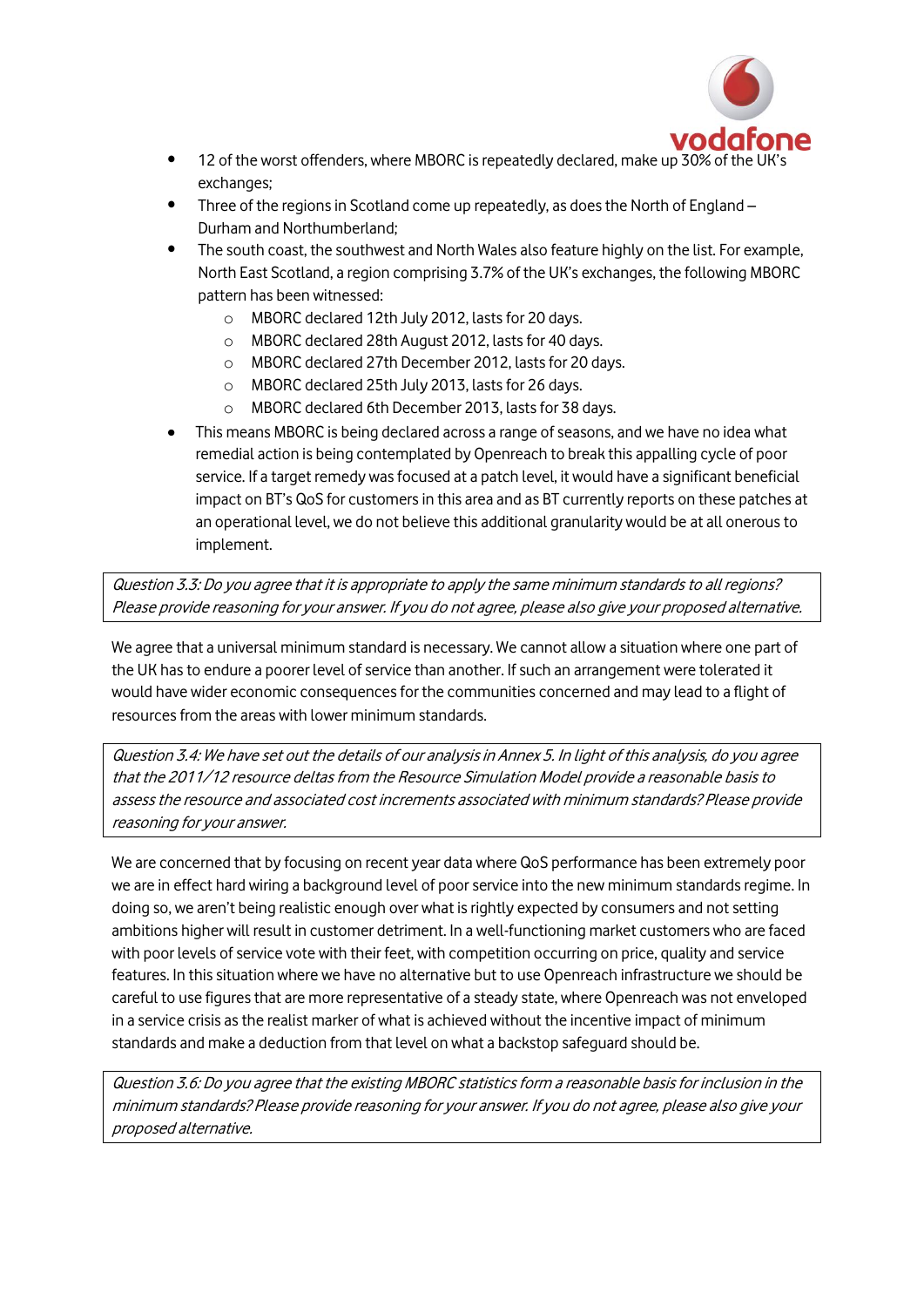

Question 3.7: Do you agree that it is appropriate to base the repair MBORC allowance on the statistics for 2012/13? Please provide reasoning for your answer. If you do not agree, please also give your proposed alternative.

Question 3.8: Do you agree that it is appropriate to use 3% as the faults MBORC allowance and 1% as the provisioning MBORC allowance? Please provide reasoning for your answer. If you do not agree, please also give your proposed alternative.

Answer to 3.6; 3.7 & 3.8: We have deep reservations about what we consider to be a MBORC blackhole. There is currently no transparency around the criteria for an MBORC declaration, nor for its removal. What are the trigger events and what are the scale of the savings BT makes in SLG payments as a result of each MBORC declaration? We believe these are reasonable questions that all CPs should be given the answer to. However, despite repeated requests through the OTA, we remain uninformed of the facts.

At the very least, we would like to see Ofcom 'getting to grips' with this information to sanity check if current MBORC levels are appropriate. We suspect that with a strong commercial incentive to declare MBORC, it is used far too frequently. An MBORC declaration is not subject to challenge or an independent verification process. It has no direct foundation in the regulated contracts. There are also practical concerns that BT is abusing this unilateral right by ceasing repair work in dubious circumstances, without evidenced justification or accountability, or recourse by CPs. If we use existing MBROC statistics we risk locking in that MBORC gaming phenomenon within a new regime that is designed to drive service improvement. We don't think enough has been done to allow us to use the current MBORC statistics without modification and we'd like Ofcom to 'get to grips' with the criteria used by BT to declare and particularly stand down MBORC before any move is made to make use of current statistics, which, we believe; may be weighted down with the impact of adverse incentives that are counter effective to delivering a quality level of service.

Question 3.9: Do you agree with the minimum standards we have proposed for the third year? Please provide reasoning for your answer.

We believe the third year standards are not as ambitious as they could be and don't do enough to incentivise Openreach to deliver anything other than a poor level of service. While we accept that these are minimum standards and therefor a backstop safeguard with the hope that a higher standard will actually be delivered, we still think, that; the minimum bar hasn't been raised high enough. In a competitive environment a supplier delivering these outcomes would either haemorrhage customers or have to slash prices to try and retain them. In the case of Openreach, where the customer has nowhere else to go, that doesn't happen and the only safeguard will be these minimum standards. Given the scale of the improvement journey required, we accept the need to progress towardsthe target in stages, however, the end point shouldn't have the potential to leave 1 in 5 or 20% of customers, disappointed; rather it should be set with no more than a 10% allowance for failure. Indeed, in other industries or sectors a 10% first time failure rate would simply be deemed unacceptable and we must not fall into the trap of normalising bad service within our industry.

Thought needs to be given to the purchasers of enhanced care packages. These users pay considerably more to receive a priority repair service, yet, these typical business customers aren't recognised within the new minimum standards regime and it is unclear how the introduction of minimum standards will impact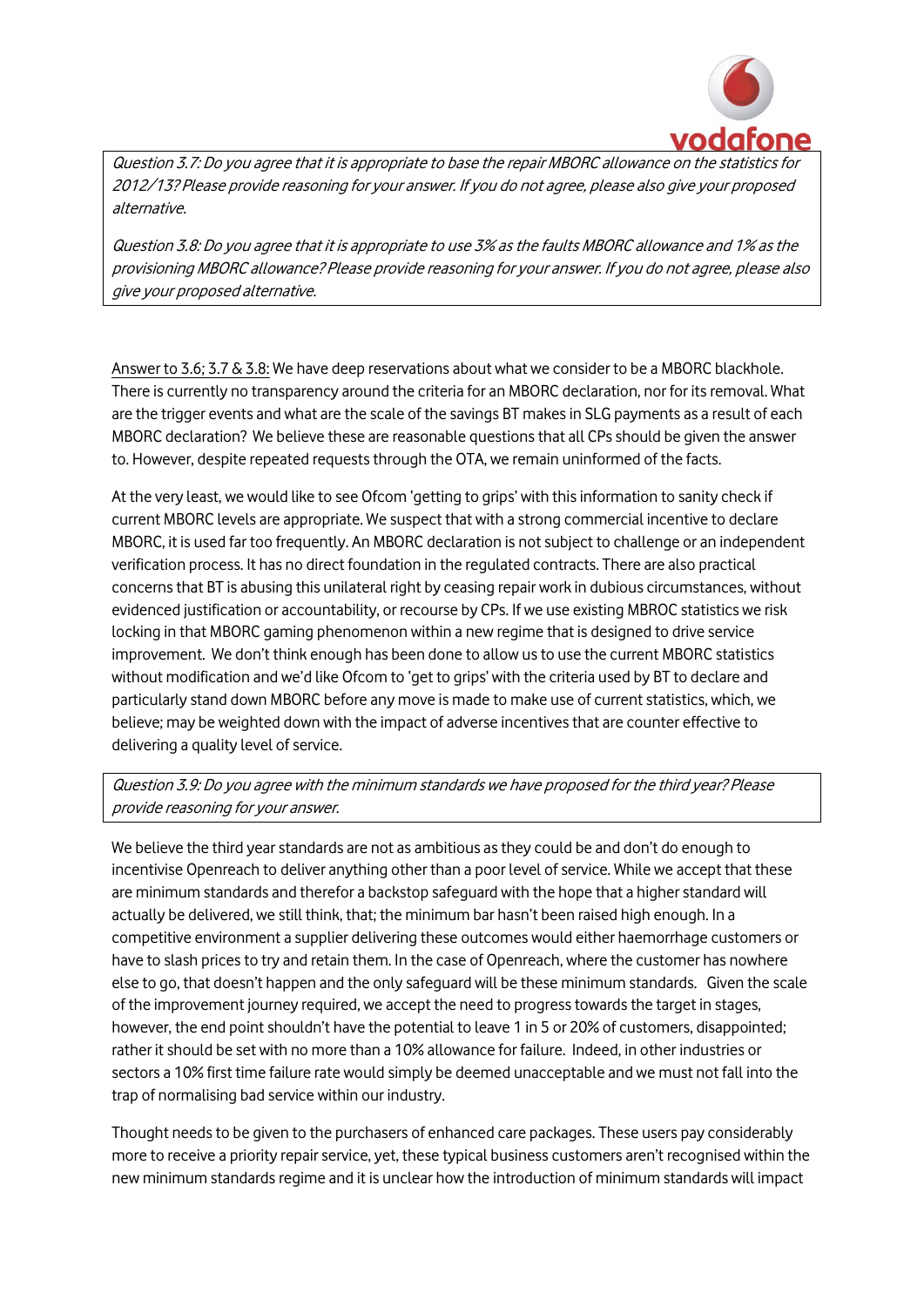

them. It is important that they receive the priority service they are paying for and aren't simply slotted in within the general repair stack. At the very least, Ofcom needs to monitor the impact to ensure consumers receive value for money from these enhanced packages whilst ensuring business customers receive the highest level of service, in accordance with the premium rate they will become liable to

## Question 3.10: Do you agree with the range we have identified for the minimum standard in the first year and our proposed recommendation within that range? Please provide reasoning for your answer.

A higher target in year 1 would be an effective remedy in focusing the Openreach business in delivering for quality. Allowing too much latitude in the first year of the programme would be a mistake, which, may lead to complacency. While we accept the need to move in stages, the target in year 1 needs to be set at a level which recognises the urgent need for consumers to benefit from better QoS and for Openreach to put real effort into moving away from its cycle of poor performance. The targets should drive a culture change within the organisation about the way it delivers services to end users. Ofcom also need to be mindful of the waterbed impact in the first year of this new regime and great care must be taken to ensure that BCMR users don't become the collateral damage of a regulatory regime that put domestic users ahead of business customers in Ofcom's priorities.

#### Question 3.11: Do you agree with the proposed glide path? Please provide reasoning for your answer

We believe the proposed glide paths lack ambition and should be reset at a more challenging gradient. Customers rightly have high expectations of what service quality they expect to receive. These service expectations are formed from first hand and shared experiences when buying a range of goods and service such as cars, consumer goods, comestibles and utility services. While we acknowledge that some things are easier to supply than others, the fact remains that; if you purchase a car you wouldn't expect it not to start on 4 out of 10 occasions or indeed 20% of the time at the highest end of the glide path. Openreach as a business, has a significant number of management and organisational challenges to overcome, before, it becomes a genuinely customer centric provider of services. We therefore, don't think we should reflect the current practices and mind-set of the business within the proposed standards. We are realistic and believe we have to start somewhere, however, Openreach is aware that it is only a matter of time before binding QoS targets are implemented and is ,therefore, already on notice that; improvement is expected. If years 1 and 2 aren't more of challenge, with a higher end point then we may witness sedentary behaviours that do nothing to drive QoS and benefit end consumers.

Question 3.12: Do you agree with our analysis of the risks of unintended consequences in the setting of the minimum standards and our proposed approach to addressing the risk, including the use of new KPIs? Please provide reasoning for your answer. If you do not agree, please also give your proposed alternative.

It is vital that KPIs exist to monitor the 'tail' of repairs over time in order to ensure that there are no unintended consequences arising from the introduction of minimum standards. Ofcom and industry needs a range of KPIs covering different care levels & parts of the UK to inform purchasing decisions. In our answer to 3.13 we identify where further KPI reporting is required to maximise consumer benefit.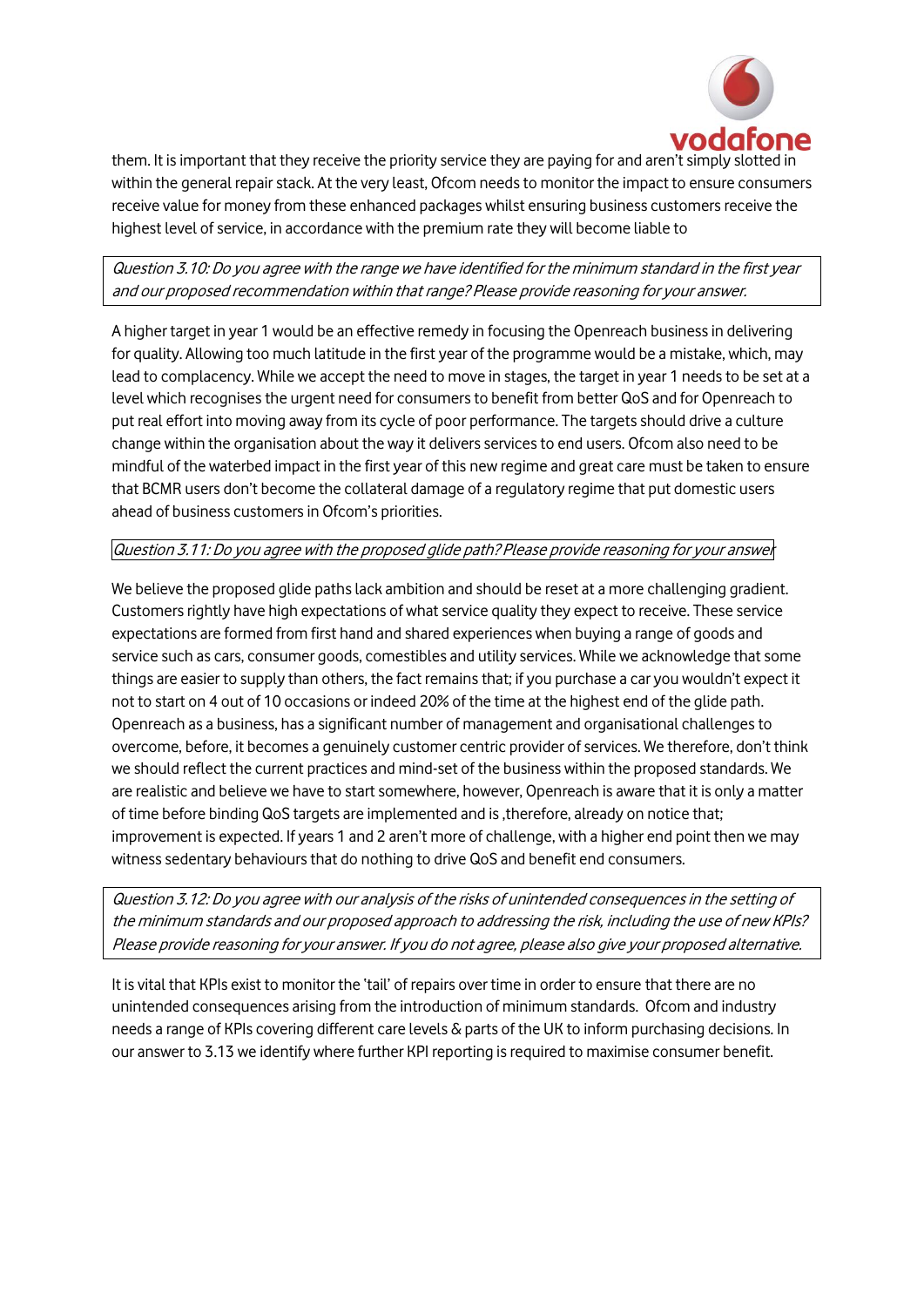

Question 3.13: Do you agree with the set of KPIs proposed? Is it sufficient that they are national rather than regional? Do you agree they should be publically available? Please provide reasoning for your answer. If you do not agree, please also give your proposed alternative.

Further KPIs are needed to improve transparency and help consumers make informed purchasing decisions. While we support the need to have national KPI standards (i.e. the same KPIs reported in each area), consumers would benefit greatly from a regional breakdown of KPIs to see if specific problems are occurring in different parts of the country (using the same geographic segmentation as the minimum standards reporting). This would ensure that appropriate fixes can be put in place to remedy any shortcomings in particular parts of the country. We don't think this would be at all onerous to provide as BT would need to collect data from each area and it would bring considerable consumer benefit. In the absence of a geographic breakdown CPs would be unable to identify problem patches let alone investigate them.

Enterprise consumers need additional KPI reporting around enhanced care level packages to ensure they are providing value for money. The impact of the minimum standards regime may result in service performance for enhance care levels being harmed and without KPI reporting on these care levels, purchasers will be unable to see if they are actually getting the enhanced service they are paying for. Enhanced care level charges are considerable and it is only right that consumers have visibility of their effectiveness. If the impact of Ofcom's minimum standards results in enhanced care level service performance dipping, then it is only through robust KPI reporting that the issue will be identified and then remedied.

We would like to see a KPI introduced to accompany our proposal on the further absolute backstop remedy of 98% of provisioning or repair orders completed within 30 days. This would act as an end safeguard, providing BT with a clear incentive to fulfil already delayed orders before the absolute backstop deadline.

#### **Service Level cost differential**

Ofcom proposes to set a cost differential of 14.1% between the costs of service level 1 and service level 2 as its base case assumption for the charge controls for WLR and MPF.

Vodafone purchases from all the service level options 1 - 4, selecting the solution required by the individual customer. Our primary requirement is that BT delivers against the proposition of the service level purchased and that we are able to select the service level appropriate to the customer's requirements.

At present Openreach does not offer service level 1 as an option for MPF. Clearly if demand emerges for this Openreach ought to be required to provide that option.

At present we would however categorise our needs as having demand for improved service levels rather than reduced service levels. As PPCs continue to decline and we near PPC low bandwidth switch over it is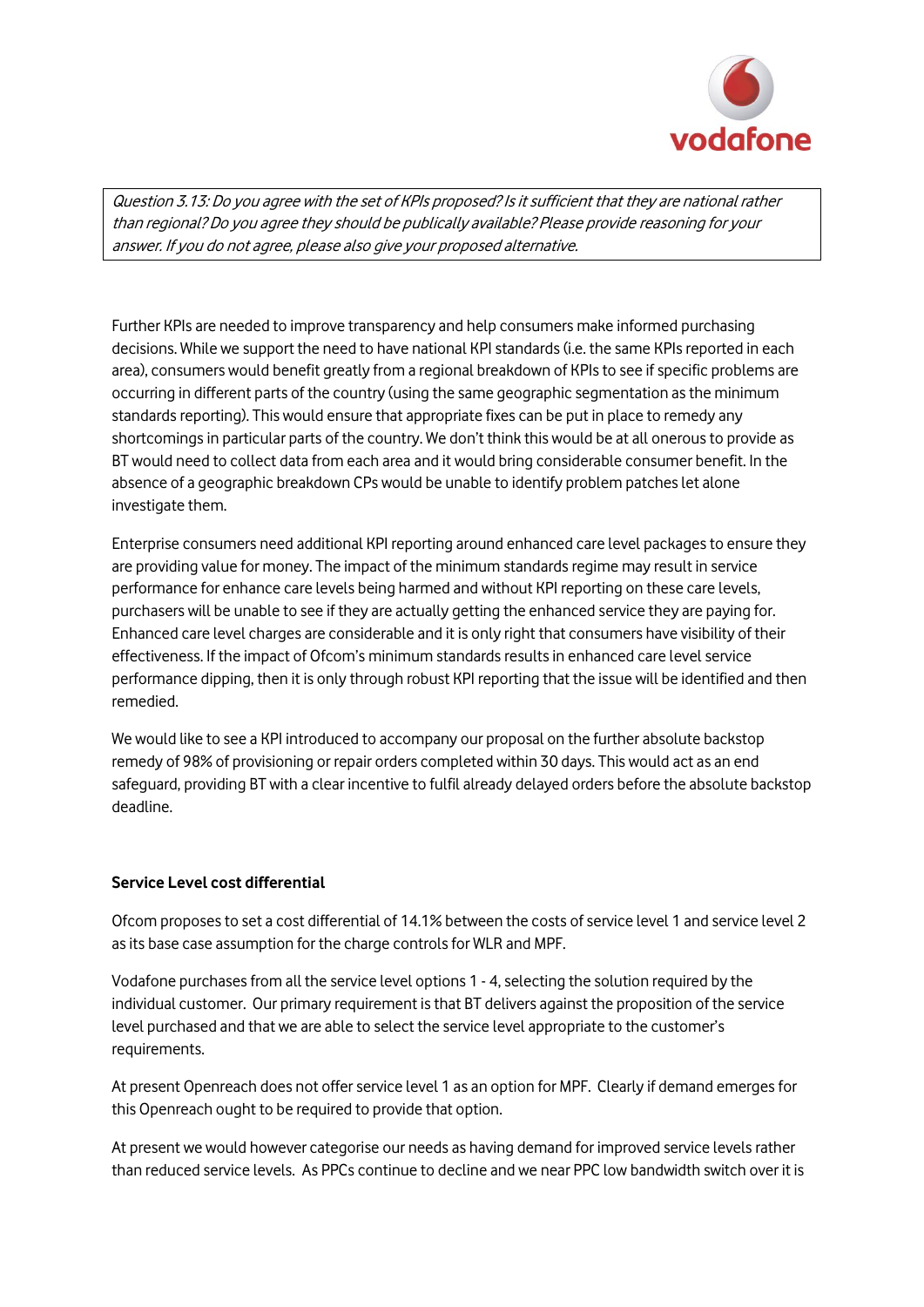

essential that inputs used from the FAMR services have service levels which match ex PPC customer expectations. Despite long industry discussions and past SoRs a MPF service level wrap matching that of PPCs remains unavailable.

It is important that the FAMR framework adequately incentivises Openreach to provide the required service levels and that Openreach is resourced to deliver against the expectations of each service level.

#### **Fault rates**

Ofcom concludes that Openreach is best placed to assess the balance between investment, preventative maintenance and the cost of fixing faults that occur. However where Openreach reduces investment in preventative maintenance, this may have an implication for future charge controls. In particular where Openreach had underinvested and as such fault levels increased, Ofcom would consider making an adjustment to the base year costs. We welcome and support this proposal.

In response to the first phase of Ofcom's FAMR consultation we identified the massive super normal profit that BT has generated over recent years across regulated services. It is simply wrong for BT to benefit from these super normal profits while underinvesting in adequate service provision: a situation which then sees CPs foot the bill to rectify underinvestment in successive charge controls merely gives regulatory approval to BT's actions.

We consider there is a strong case for Ofcom to discount considerably any additional costs included in the charge control base data which are required to get BT's network back to a fit state for  $21<sup>st</sup>$  Century service provision.

We support Ofcom's conclusion that weather related faults will not lead of any significant rises in fault volumes for the coming charge control period.

#### **Charge control cost allocations and modelling**

Question 7.5 Do you agree with our proposal to update the cost model base year information for the most recent 2013 RFS cost information (adjusted as proposed in this consultation) while retaining the 2012 RFS allocation methodologies?

It is general practise for Ofcom to update cost model data during a charge control consultation proceedingsshould more up to date data become available during that period. In this instance Ofcom commenced with the 2012 RFS and subsequently the 2013 RFS have become available.

The standard process is confounded by BT's 2013 RFS incorporating an alarming number of methodological alterations which largely appear to have the incentive of increasing the cost base for FAMR and WBA services. Ofcom has sought to examine these changes and has sufficient concern around the large majority to consider it appropriate not to adopt them for the charge control cost base. We fully agree with this approach. Vodafone (as part of a group of interested CPs) has commissioned the Berkley Research Group (BRG) to examine the RFS 2013 changes on our behalf. The findings of BRG are not dissimilar to those of Ofcom's experts. Of the 22 methodological changes put forward for the first time by BT for the 12/13 Regulatory Accounts, a number of changes appear to fail to satisfy the principle of cost causality, including Provisions for Health & Safety claims, internal reorganisations costs for setting up the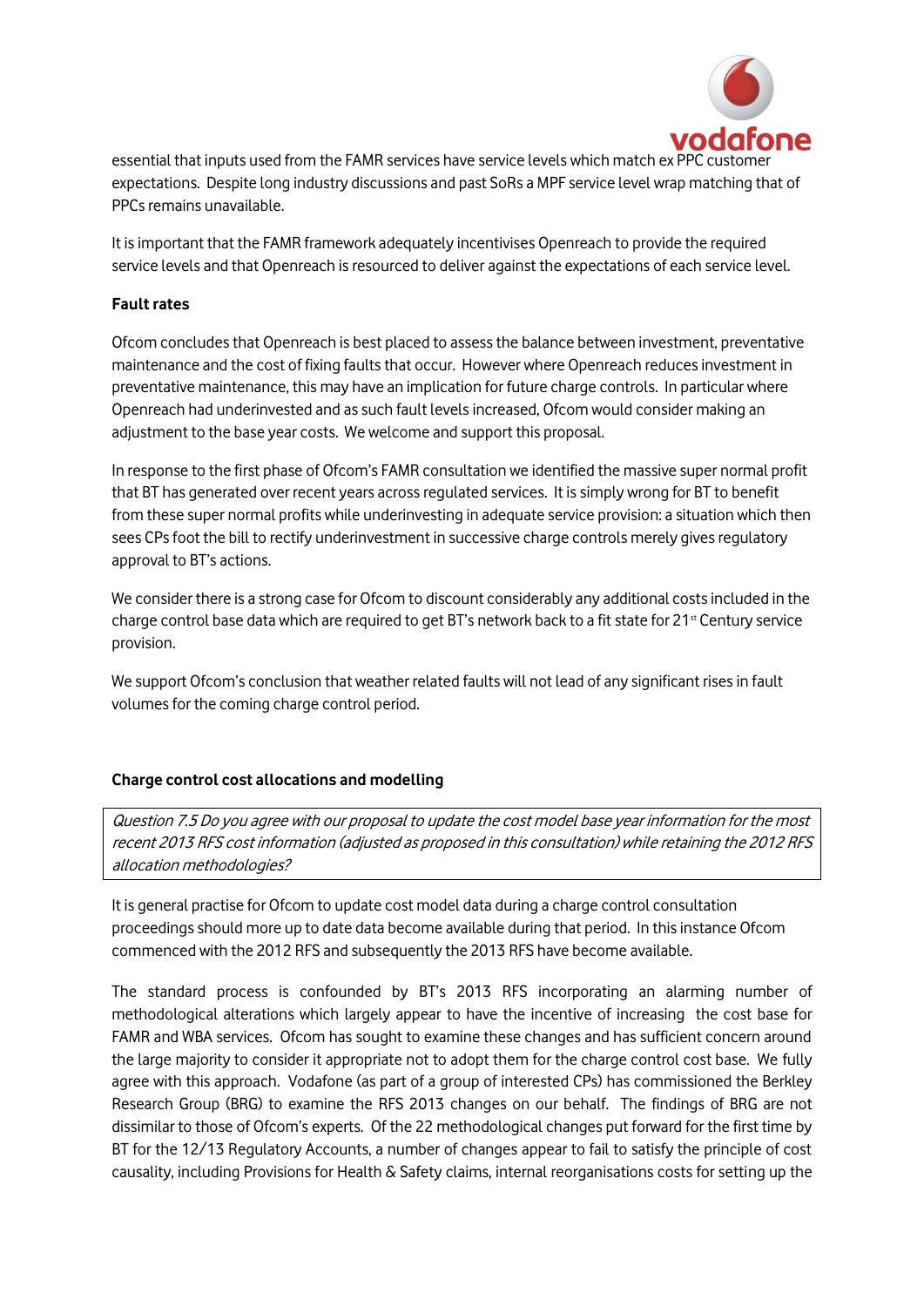

TSO division, funding for the Careers Transition Centre (CTC) and the allocation of costs asso vacant space.

In addition, a number of other changes appear to lack justification and without further insight into costs and decision options available, it remains questionable if those changes should ever be considered justifiable. These include the treatment of DSLAM costs, 21CN charges, WBA changes, Openreach overheads, Ethernet 'switch' costs and 'other' changes.

Appended is a summary BRG report highlighting concerns with BT's 12/13 RFS output.

Question 7.6 Do you agree that BT's provision for claims for deafness arising from the use of copper line testing equipment used in the past by engineers should be excluded from the cost base of the charge controls?

We agree with Ofcom's proposals and rationale for not including this cost within the cost base.

Question 7.7 Do you consider that BT's career transition centre costs should be included in the cost base for the charge control?

We do not agree that CTC costs should be included in the cost base for the charge control. We consider that CTC is a unique employment approach adopted by BT and there is absolutely no rationale for its costs to be distributed to regulated services. We consider that similar rationale exists for the exclusion of this cost as it does for claims for deafness – it is not an efficiently incurred forward looking cost associated with the provision of FAMR services.

Question 7.8 Are you aware of any other specific BT RFS cost items which merit further investigation by Ofcom to establish whether they properly constitute efficiently incurred forward looking costs?

We draw Ofcom's attention to the BRG summary report which is attached.

Question 8.1 Do you agree with our proposal to set the main rental charges such that the differential in charges between WLR+SMPF and MPF is equal to £10 by 2016/17 rather than moving more rapidly to reflect our now lower estimate of the LRIC differential of £0 - £4?

Yes, we agree with Ofcom's policy decision in this regard.

#### **VULA margin compliance**

4.1 Do you agree with our proposals for BT to provide information on the VULA margin every six months and on request? Please provide reasons in support of your views.

Within the first consultation Ofcom proposes the basis of a forward looking VULA margin test. Ofcom does not in this consultation discuss any further detail or developments regarding its approach to the margin squeeze test and this further consultation relates solely to the power to obtain data for the conduct of the test. Availability of data within reasonable time periodsis essential to effective functioning of the test.

Within our response to the first consultation we discuss the need for a compliance regime which requires BT to confirm that the test has been passed and provide Ofcom with the associated data to prove this in situations where BT changes its pricing or launches new product variants. We continue to believe that it is a missed opportunity if Ofcom does not require BT to test and confirm compliance with the test as